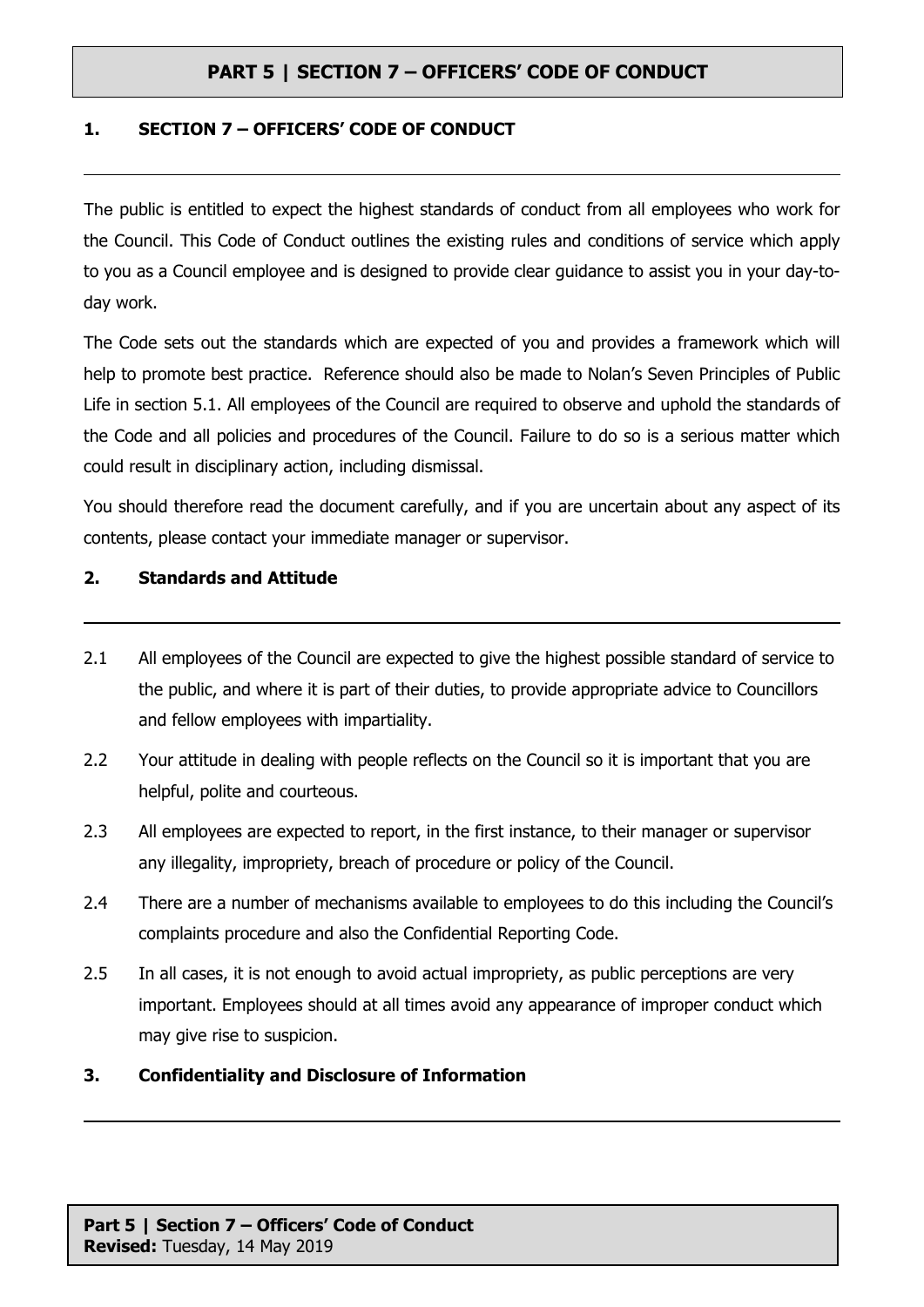- 3.1 The law requires that certain types of information must be available to Councillors, auditors, government services, service users and the public. Different rules apply in different situations. If you are in any doubt as to whether you can release any particular information, always check with your manager or supervisor first.
- 2.6 The confidentiality of information received in the course of your duties should be respected and must never be used for personal or political gain. Also, of course, you should not knowingly pass information on to others who might use it in such a way.
- 2.7 You should not communicate confidential information or documents to others who do not have a legitimate right to know. Information must only be disclosed in accordance with the requirements of the Data Protection Act 1998, which covers computerised and manual information held on individuals. All staff need to bear in mind that an e-mail is as legally binding as a letter and informal messages sent internally can be used in evidence in court proceedings.
- 2.8 Information given in the course of your duties should be accurate and fair and never designed to mislead.
- 2.9 Any particular information received by an employee from a councillor which is personal to that councillor should not be divulged by the employee without the prior approval of that councillor, except where such disclosure is required by law.

## **3. Political Neutrality**

- 3.1 Employees serve the authority as a whole. It follows that you must serve all Councillors equally and ensure that the individual rights of all Councillors are respected.
- 3.2 From time to time, some employees may also be requested to advise a full meeting of a political group or its executive. You must do so in ways which do not compromise your political neutrality and inform the Chief Executive in advance.
- 3.3 Whether you hold a politically restricted post or not, you must not allow your own personal or political opinions to interfere with your work.

## **4. Relationships**

### 4.1 **Councillors**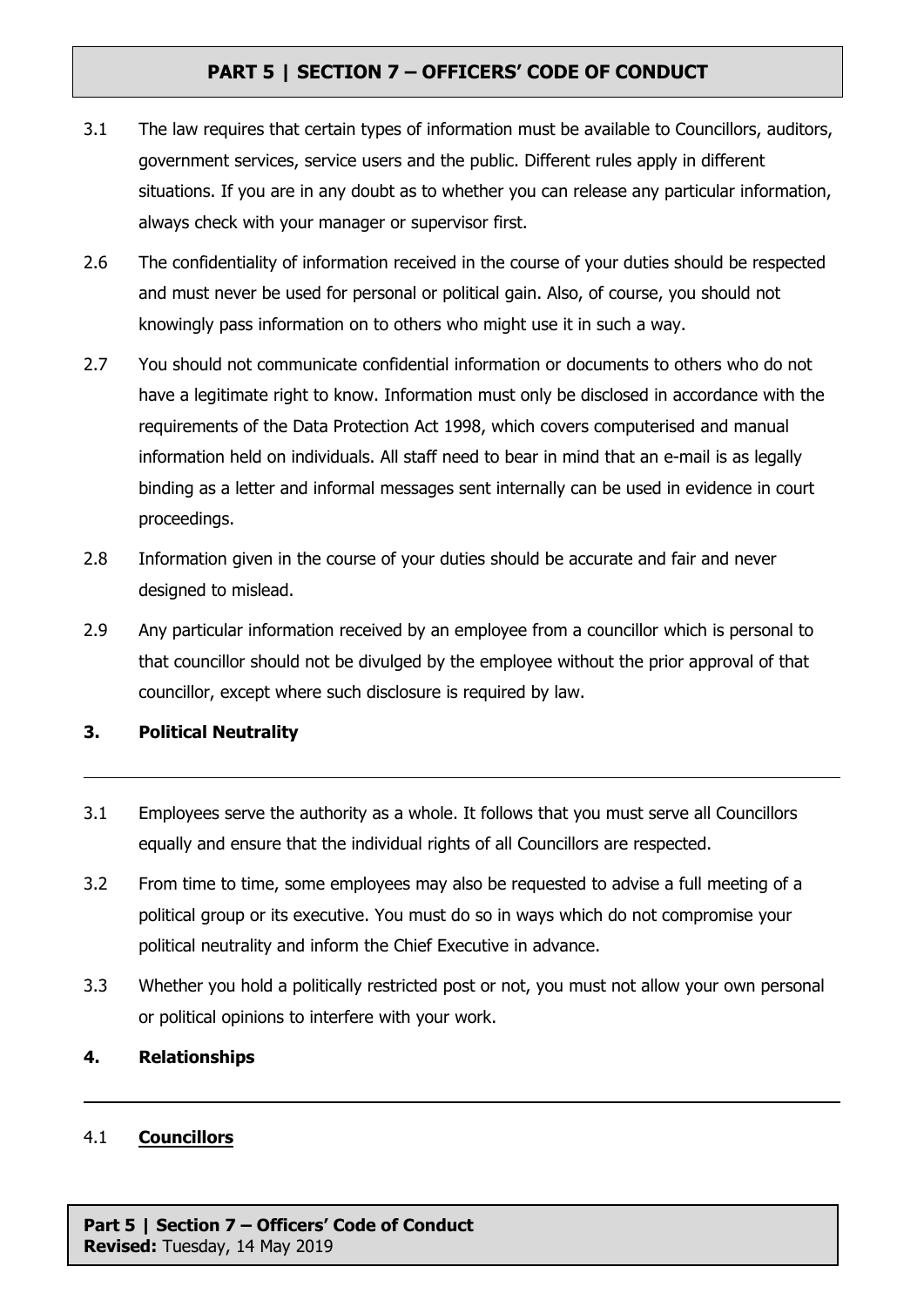Mutual respect between employees and Councillors is essential for good local government. Some employees need to work closely with Councillors. Close personal familiarity between employees and individual Councillors can damage the relationship and prove embarrassing to other employees and Councillors, and should therefore be avoided.

### 4.2 **The Local Community and Service Users**

Employees should always remember their responsibilities to the whole of the community they serve and ensure courteous, effective and impartial service delivery to all groups and individuals within that community in accordance with the policies of the authority.

### 4.3 **Contractors and Suppliers**

- 4.3.1 All relationships of a business or personal nature with external contractors or suppliers, or potential contractors or suppliers, must be declared to your appropriate manager or supervisor at the earliest opportunity.
- 4.3.2 Orders and contracts must be awarded in accordance with the Council's Contract Procedure Rules and no special favour should be shown to anyone, particularly businesses run by, for example, friends, partners or relatives. No part of the community should be discriminated against.

## **5. Appointment and Other Employment Matters**

- 5.1 It is unlawful for appointments to be made on the basis of anything other than the ability of the candidate to undertake the duties of the post. If you are involved in making appointments you should do everything possible to ensure that these are made on the basis of merit and in accordance with the Council's policy.
- 5.2 In order to avoid any possible accusation of bias, you must not become involved in any appointment if you are related to an applicant, or have a close personal relationship with him or her.
- 5.3 Similarly, you should not be involved in decisions relating to discipline, promotion or pay adjustments in respect of any other employee who is a relative or with whom you have a close personal relationship; nor should you attempt to influence such decisions.
- 5.4 Senior officers (i.e. Head of Service and above) must disclose to the Head of Law and Democracy any relationship known to exist between them and any person they know who is a candidate for an appointment with the Council.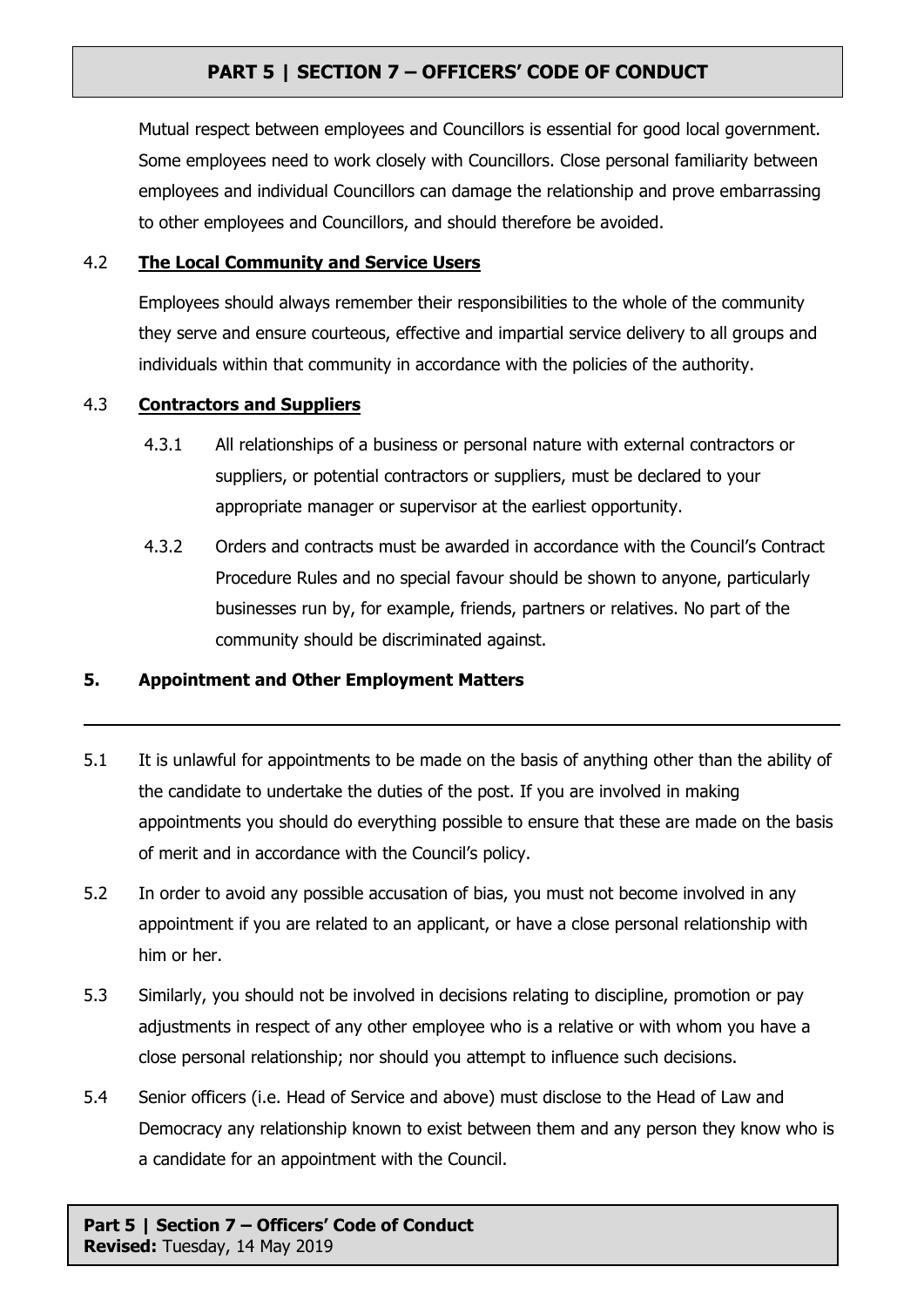5.5 If you apply for promotion or are seeking another job in the Council, you must not approach any Councillor for a reference. Issues relating to your conditions of service, working arrangements or grading should be raised with your manager or supervisor and not with Councillors.

### **6. Outside Commitments**

- 6.1 Your off-duty hours are your own concern, but you should make sure that you do not allow yourself to get into a position where your private interests come into conflict with your contractual obligations or are detrimental to the interests or reputation of the Council.
- 6.2 Employees subject to Green Book conditions and paid from Spinal Point 29 are required to devote their whole-time service to the work of the Council and obtain written consent before taking any outside employment. The Council will not unreasonably stop Officers from undertaking additional employment, but this employment must not, in the Council's view, conflict with or be detrimental to its interests, or weaken public confidence in the conduct of its business.
- 6.3 Even if you are not subject to the Green Book provisions you should ensure that none of your outside activities are detrimental to the Council's interests.
- 6.4 If you write a book or article for payment on subjects relating to your work for the Council, you must seek the permission of the Council through your manager or supervisor. The general presumption would be that any fee or royalty payable would be passed over to the Council.
- 6.5 You must not undertake private or personal work of any description in working hours or in the office unless you have been given specific permission by your manager or supervisor.
- 6.6 Private use of Council facilities and equipment, such as stationery and fax machines, is not allowed. Personal use of the telephone is permitted within reason, provided that calls are properly logged and charges paid back to the Council. Also, you should not arrange to receive correspondence, telephone calls and fax messages in the office related to outside work or private interests.
- **7. Personal Interests**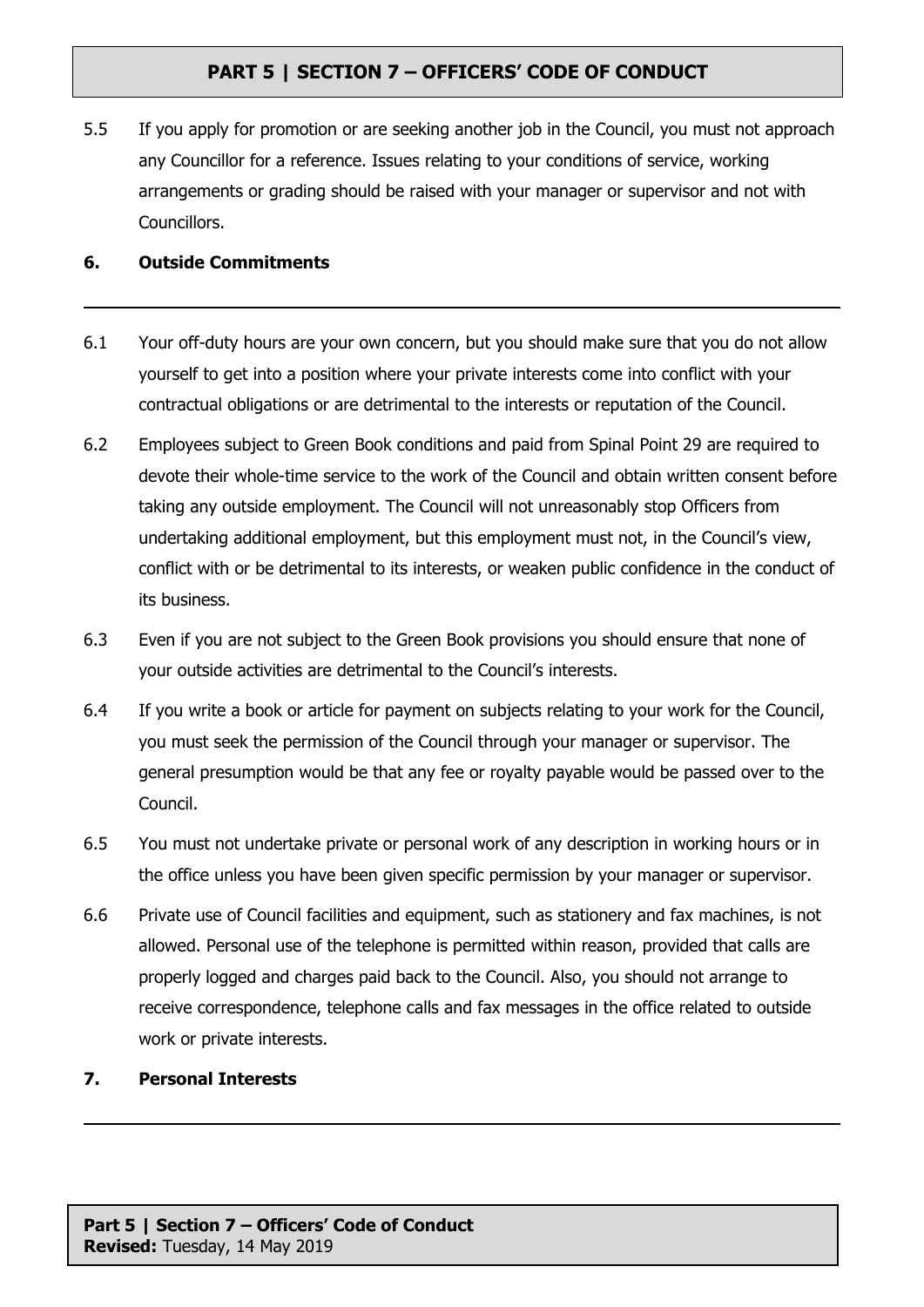- 7.1 You must declare to your manager or supervisor any financial or non-financial interests which could bring about conflict with the Council's interests.
- 7.2 If you are in any doubt about a potential conflict of interest, you should bring the matter to the attention of your manager or supervisor so that a decision can be made as to how best to proceed.
- 7.3 You must not make, or become involved with any official or professional decisions about matters in which you have a personal interest.
- 7.4 Section 117 of the Local Government Act 1972 requires you to make a formal declaration about *contracts or personal contracts* with the Council in which you have a pecuniary interest. Such declarations should be sent to the Head of Law and Democracy. It is a criminal offence to fail to comply with this provision which is set out in full at *Annex A*.
- 7.5 You must declare to the Head of Law and Democracy *membership of any organisation* not open to the public, requiring any commitment of allegiance, or which has secrecy about rules or membership or conduct, for example, the freemasons. A definition of such an organisation appears at *Annex B*. Such declarations should be sent to the Head of Law and Democracy.

#### **8. Equality**

8.1 All members of the local community, customers and other Council employees have a right to be treated fairly and equally. You should become familiar with and observe all Council policies relating to equality issues, e.g. the Council's Equal Opportunities Policy, in addition to the requirements of the law.

### **9. Tendering Procedures**

- 9.1 Employees involved in the tendering process or who have any other official relationship with contractors, must exercise fairness and impartiality when dealing with all customers, suppliers, other contractors and sub-contractors.
- 9.2 If you are responsible for engaging or supervising contractors and have previously had, or currently have, a relationship in a private or domestic capacity with contractors, you must declare that relationship to your manager or supervisor.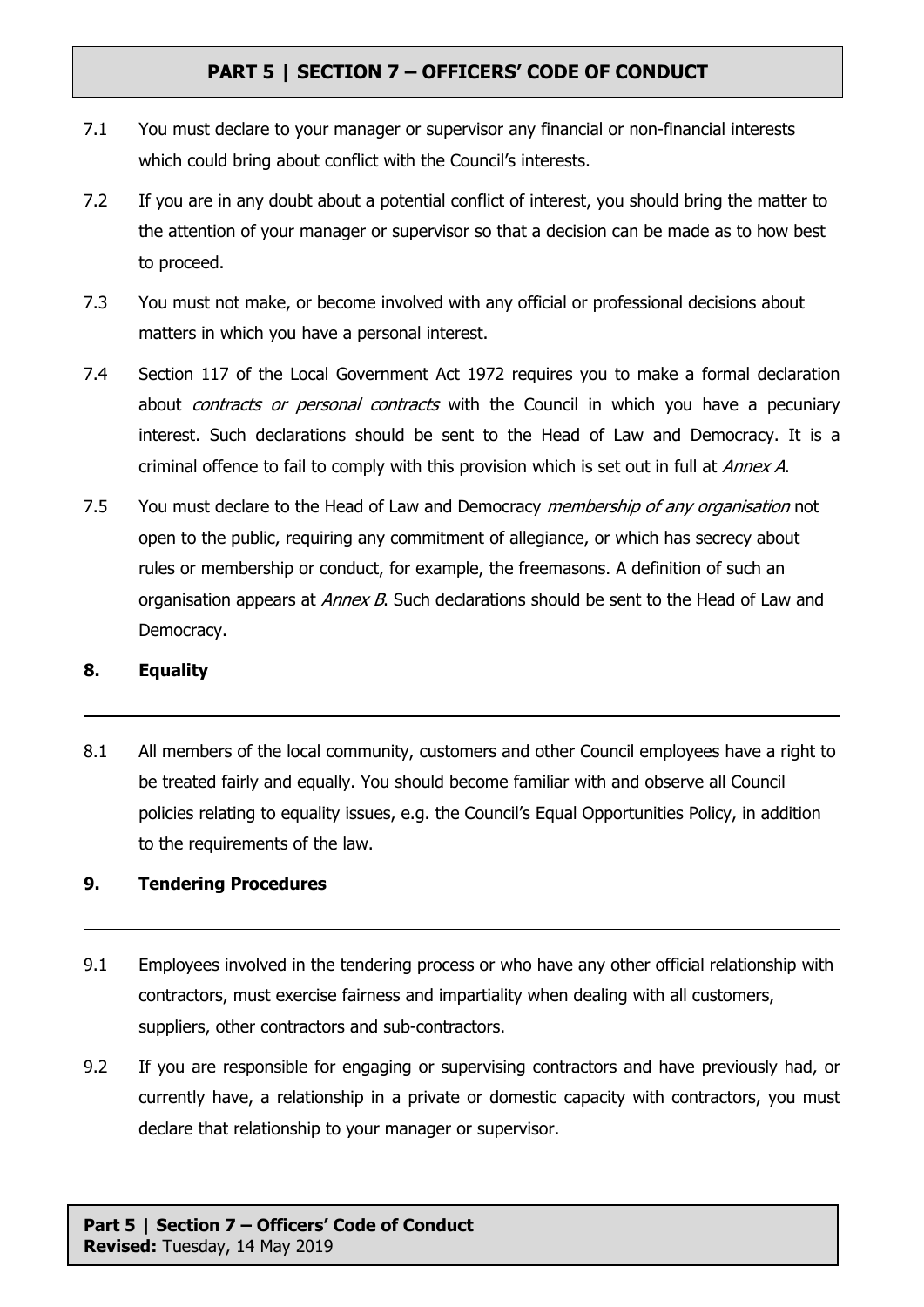- 9.3 If you become privy to confidential information on tenders or costs relating either to internal or external contractors, you must not disclose that information to any unauthorised person.
- 9.4 All employees must ensure that no special favour is shown to current, or recent former, employees or their partners, close relatives or associates in awarding contracts to businesses run by them or employing them in any capacity.

### **10. Corruption**

- 10.1 Employees must be aware that it is a serious criminal offence under the Bribery Act 2010 for them to receive or give any gift, loan or reward or advantage in their official capacity "for doing, or not doing, anything", or "showing favour, or disfavour to any person". If an allegation is made against you, it will be for you to demonstrate that any such rewards have not been corruptly obtained. The relevant statutory rules appear at *Annex C*.
- 10.2 For your own protection, if anyone makes an approach to you which seems to you, or might seem to a third party, to be aimed at obtaining some form of preferential treatment, or in any suspicious circumstances in connection with a contract, you must report the matter to your Chief Officer.

### **11. Possible Inducements**

#### 11.1 **Introduction**

A potential source of conflict between public and private interests is the offer of gifts, hospitality or benefits in kind to employees in connection with their official duties. It is important to avoid any suggestion of improper influence. There is a checklist to help you at the end of this section.

#### 11.2 **Gifts Generally**

11.2.1 Casual gifts offered to employees by contractors, organisations, firms or individuals may not be intended as an inducement or connected in any way with the performance of your official duties so as to involve the Bribery Act 2010. Nevertheless, with the exceptions listed below, you should decline any personal gift offered to you or your partner, or to a member of your family, by any person or organisation having dealings with the Council.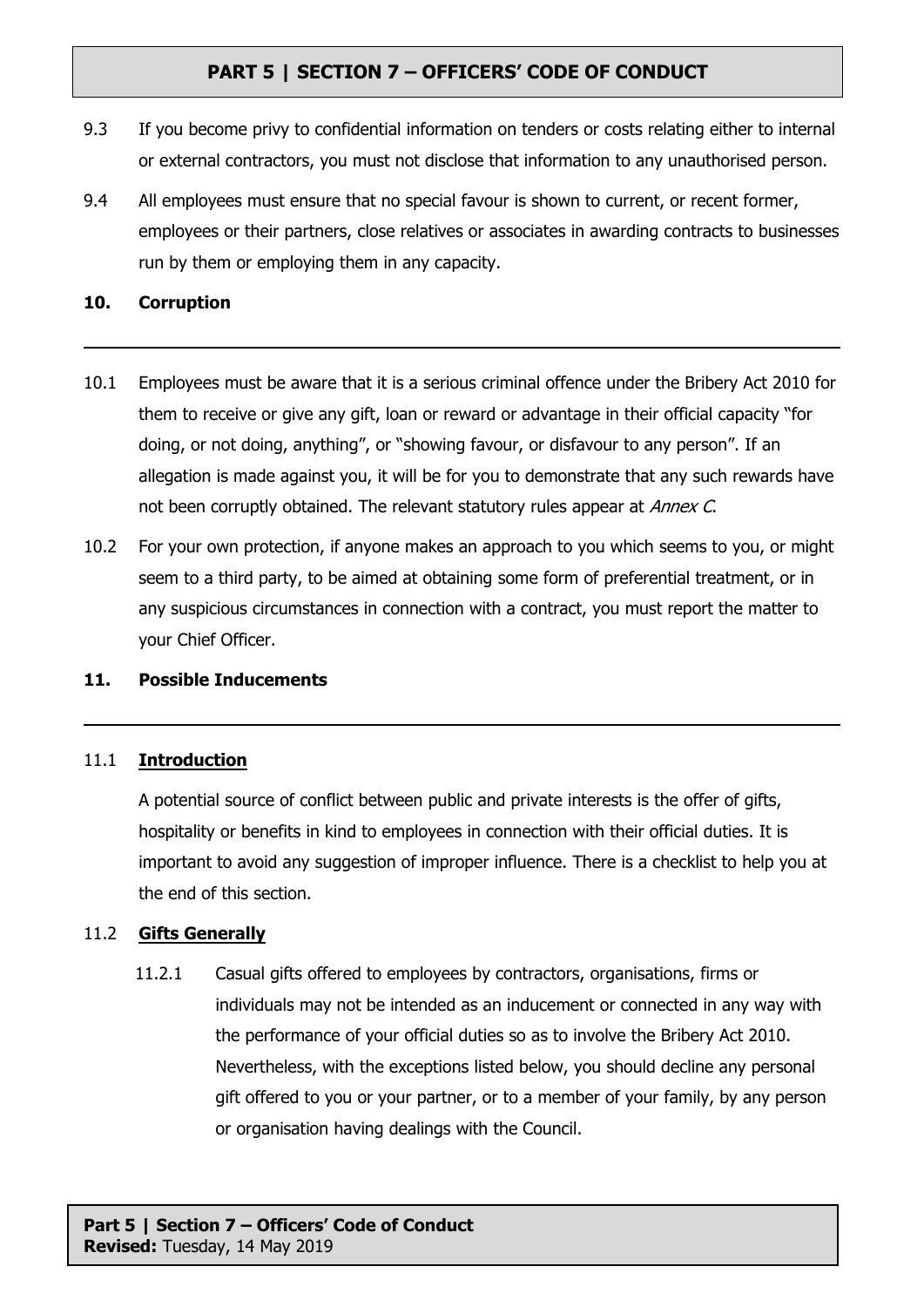- 11.2.2 Any such offer should be reported to your manager or supervisor (or to the Head of Law and Democracy if you are a Chief or Deputy Chief Officer).
- 11.2.3 When a gift needs to be refused, this should be done with tact and courtesy, because the offer of gifts is common custom and practice in the commercial world, particularly at Christmas time. If the gift is simply delivered to your place of work, there may be a problem returning it, in which case it should be reported immediately to your manager or supervisor or the Head of Law and Democracy as appropriate.

### 11.3 **Gifts to Employees with a Caring Role**

- 11.3.1 There are sometimes special problems encountered by employees who have a "caring" role, or provide a direct personal service to vulnerable people.
- 11.3.2 It is not unusual for residents of residential care homes, or for people receiving support at home from Council employees, or their relatives to wish to express their thanks and gratitude to care staff by offering gifts, money or even, exceptionally, by making an employee a beneficiary in their Will.
- 11.3.3 It is most important in such situations that employees and the Council are protected from any suggestion of improper motives or conduct. For the avoidance of doubt, therefore, members of staff and their families are not allowed to accept gifts or legacies from clients.
- 11.3.4 If you are made aware that a client is considering making a gift to you or including you in their Will, or has actually done so, then you should immediately report the matter to your Manager who will take it up with the client.
- 11.3.5 Similarly, you should never become involved with making Wills for clients nor act as an Executor in a client's Will.
- 11.3.6 For the purposes of this section of the Code "client" means any current or former client.

### 11.4 **Exceptions**

11.4.1 Gifts of a token value given at Christmas, such as calendars, diaries, blotters, pens or other simple items of office equipment for use in Council offices, but only if it bears the company's name or insignia.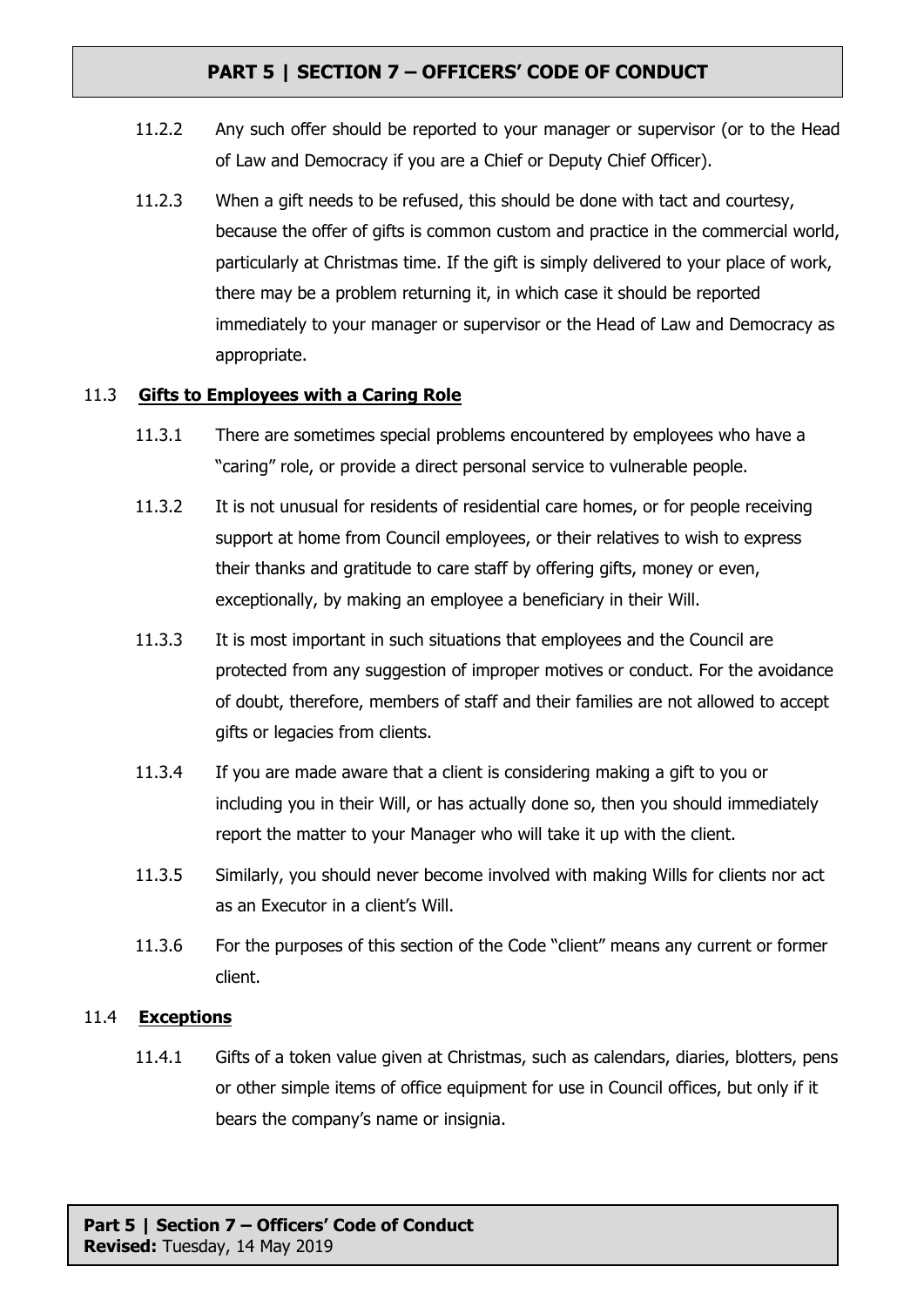11.4.2 Gifts of a promotional nature on the conclusion of a courtesy visit to a factory or company offices, of a sort normally given by the company to visitors.

### 11.5 **Hospitality**

- 11.5.1 Offers of hospitality are a normal part of the courtesies of business life but in the public service it is important for employees to avoid creating an appearance of improper influence, thus undermining public confidence.
- 11.5.2 Hospitality is sometimes offered to representatives of the Council in an official or formal capacity. Normally the only Officers who would attend would be Chief Officers and appropriate Heads of Service.
- 11.5.3 If hospitality is offered to you as an individual employee, special caution is needed, particularly when the host is seeking to do business with the Council or to obtain a decision from it. You must exercise the utmost care in dealing with contractors, developers, etc., who may stand to benefit from the goodwill of the Council.
- 11.5.4 You should also be careful about attending exhibitions, seminars or visiting manufacturers, etc. There is an increasing trend towards linking such visits to, for example, a major sporting event, show or concert with a view to legitimising offers of hospitality.
- 11.5.5 In general terms, it is more likely to be acceptable for you to join in hospitality offered to a group, than to accept something unique to yourself. When a particular person or body has a matter currently in issue with the Council, for example, an arbitration arising from a contract, then clearly common sense dictates that offers of hospitality should be refused even if in normal times they would be acceptable.
- 11.5.6 All offers of hospitality should be reported to your Chief Officer, or to the Head of Law and Democracy if you are a Chief Officer or Deputy Chief Officer.

### 11.6 **Checklist**

The question in all these cases is one of judgement, and the following checklist of queries should help you to decide whether a gift or an offer of hospitality should be accepted or tactfully declined.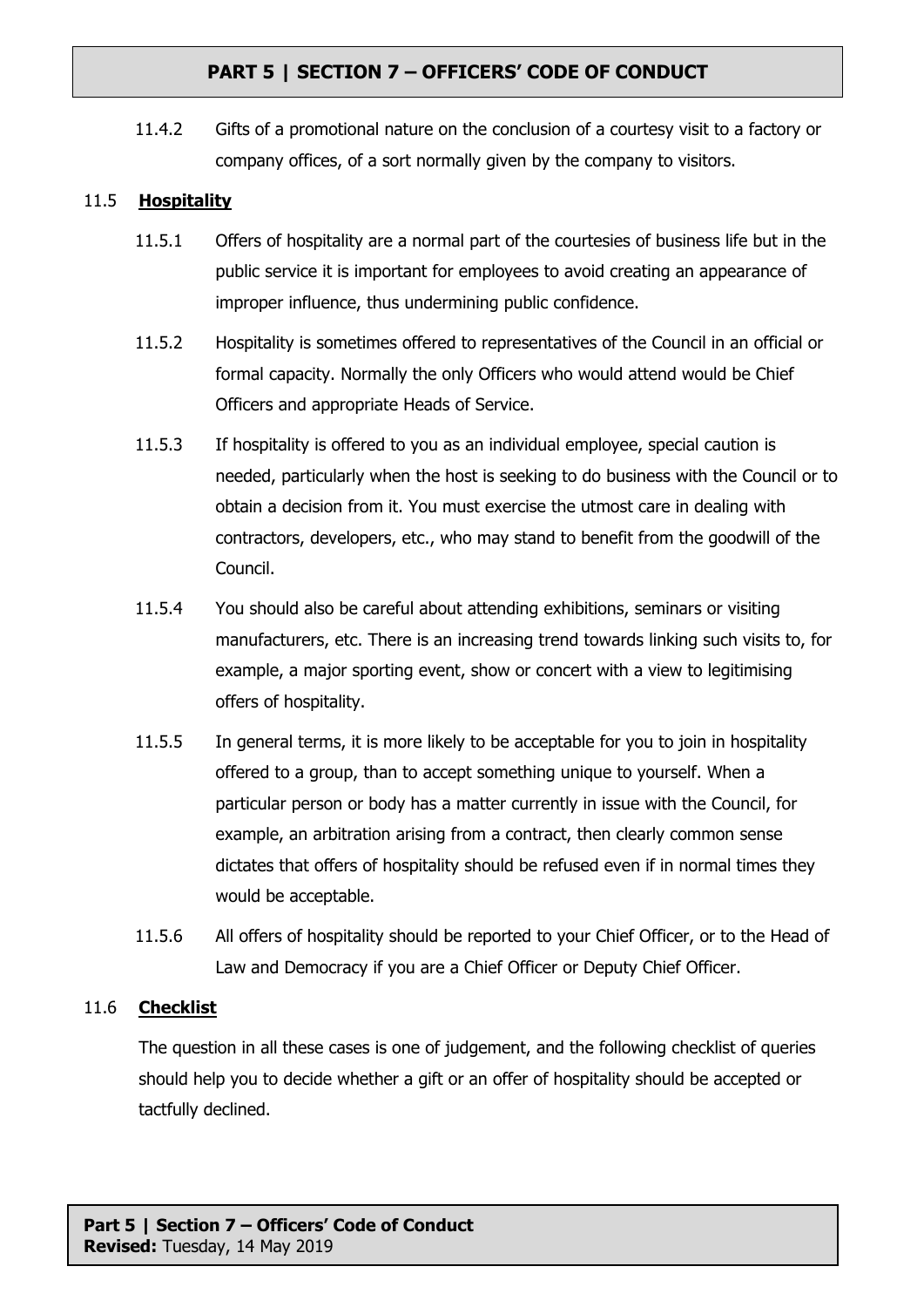- 11.6.1 Is the donor, or event, significant in the community or area? If so, is the refusal likely to cause offence?
- 11.6.2 Are you expected to attend because of your position in the community or area?
- 11.6.3 Will the event be attended by others of a similar standing in the community or in other communities?
- 11.6.4 What do you think is the motivation behind the invitation?
- 11.6.5 Would acceptance of the invitation be, in any way, inappropriate or place you under pressure in relation to any current or future issue involving the Council?
- 11.6.6 Could you justify the decision to the Council, press and public?
- 11.6.7 Is the extent of the hospitality, or the nature of the gift reasonable and appropriate?
- 11.6.8 Are you likely to be expected to respond to the hospitality, and if so, how?
- 11.6.9 Are you comfortable about the decision?

#### **12. Sponsorship – Giving and Receiving**

- 12.1 Where an outside organisation wishes to sponsor or is seeking to sponsor a local government activity, whether by invitation, tender, negotiation or voluntarily, the basic conventions concerning acceptance of gifts or hospitality apply. Particular care must be taken when dealing with contractors or potential contractors.
- 12.2 Where the Council wishes to sponsor an event or service, neither an employee nor any partner, spouse or relative must benefit from such sponsorship in a direct way without there being full disclosure to their Chief Officer of any such interest. Similarly, where the Council through sponsorship, grant aid, financial or other means, gives support in the community, employees should ensure that impartial advice is given and that there is no conflict of interest involved.

#### **13. Financial Procedure Rules**

13.1 All employees involved in financial activities and transactions on behalf of the Council, including budgetary control, payments of accounts, payments of salaries and wages, petty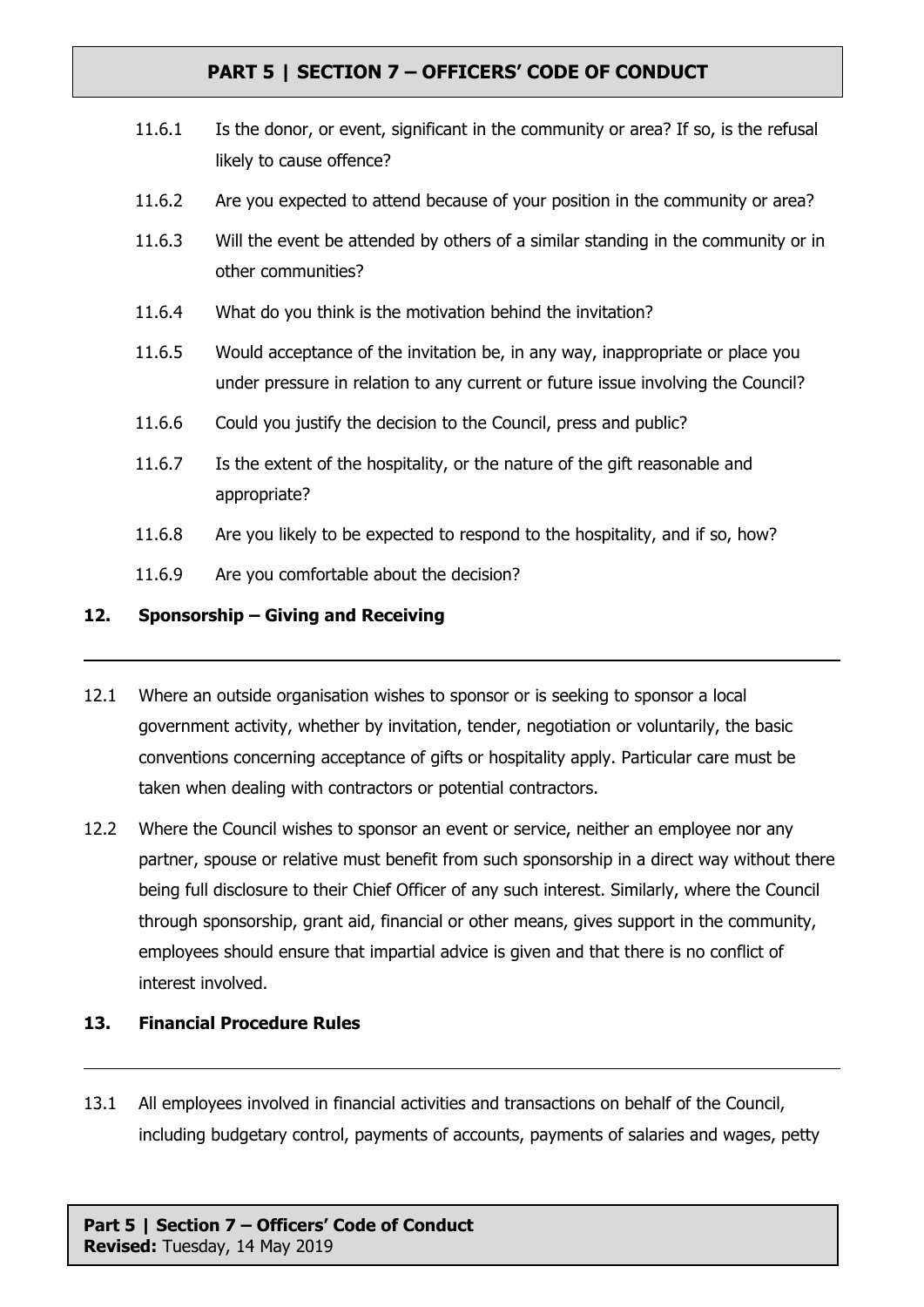cash and orders for works, goods or services must follow the Council's Financial Procedure Rules.

13.2 They must ensure that they use public funds entrusted to them in a responsible and lawful manner. They should strive to ensure value for money to the local community and to avoid legal challenge to the authority.

# **ANY BREACHES OF THESE INSTRUCTIONS MAY LEAD TO DISCIPLINARY ACTION AND COULD LEAD TO DISMISSAL.**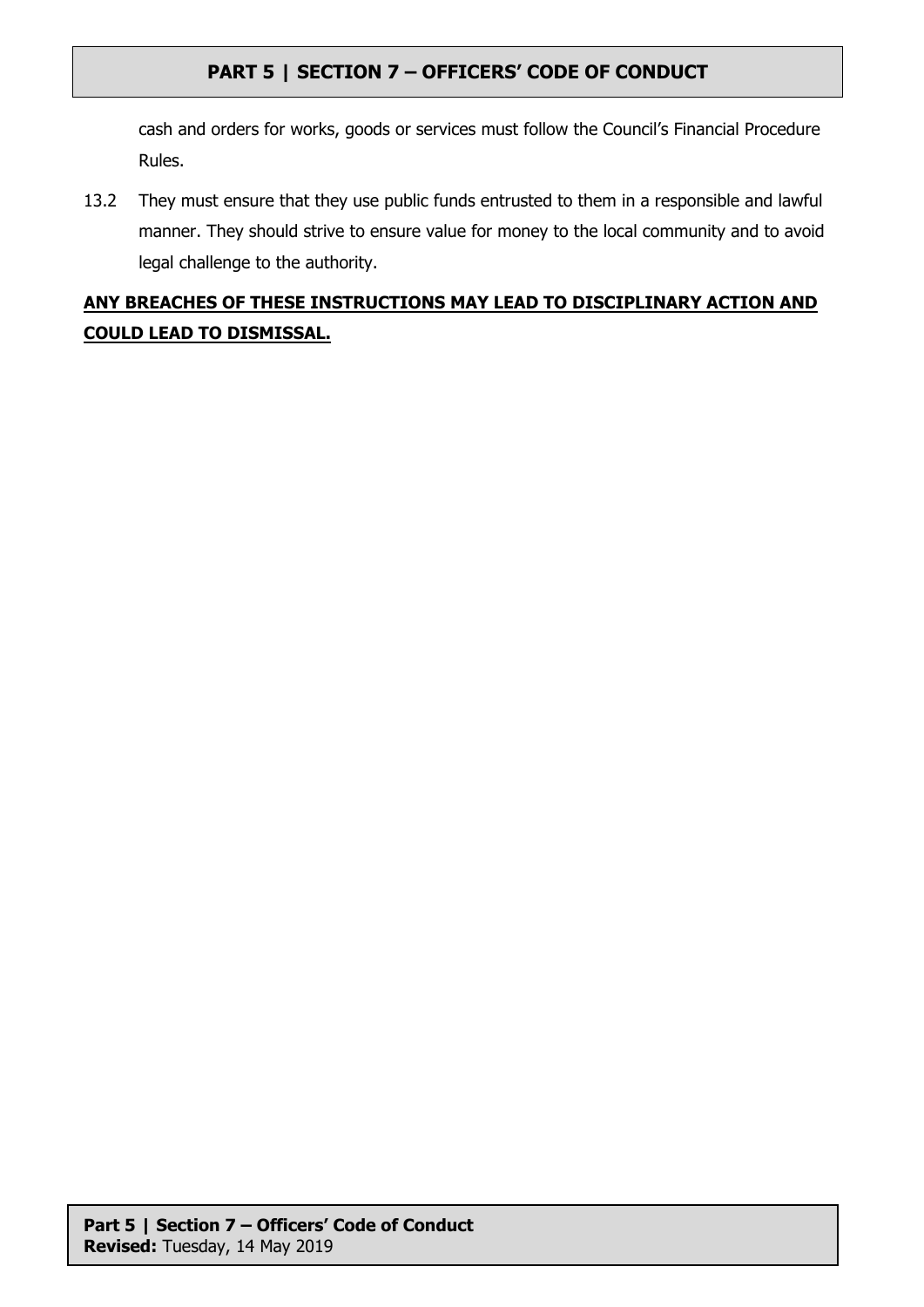#### **ANNEX A**

#### **LOCAL GOVERNMENT ACT 1972, SECTION 117**

1. If it comes to the knowledge of an Officer employed, whether under this Act or any other enactment, by a local authority that a contract in which he has an pecuniary interest, whether direct or indirect (not being a contract to which he is himself a party), has been, or is proposed to be, entered into by the authority or any committee thereof, he shall as soon as practicable give notice in writing to the authority of the fact that he is interested therein.

For the purposes of this section, an Officer shall be treated as having indirectly a pecuniary interest in a contract or proposed contract if he would have been so treated by virtue of section 95 above had he been a member of the authority.

- 2. An Officer of a local authority shall not, under colour of his office or employment, accept any fee or reward whatsoever other than his proper remuneration.
- 3. Any person who contravenes the provisions of subsection (1) or (2) above shall be liable on summary conviction to a fine not exceeding level 4 on the standard scale.
- 4. References in this section to a local authority shall include references to a joint committee appointed under Part VI of this Act or any other enactment.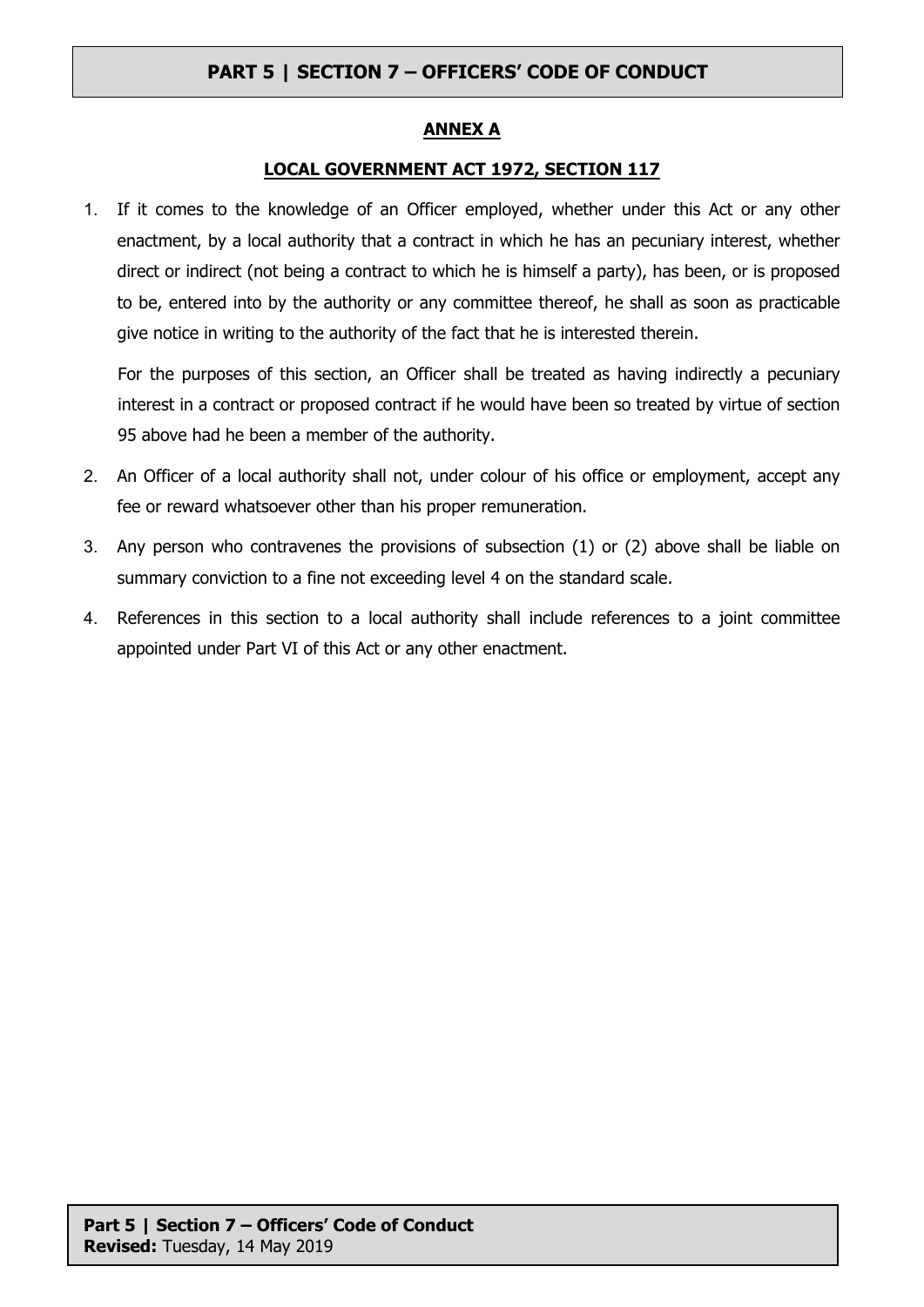#### **ANNEX B**

### **ORGANISATIONS NOT OPEN TO THE PUBLIC**

### **(See paragraph [7.5] of the Code)**

Any lodge, chapter, society, trust or regular gathering or meeting (other than a professional association), which:-

- 1. is not open to members of the public who are not members of that lodge, chapter, society or trust; or
- 2. includes in the grant of membership an obligation on the part of the member a requirement to make a commitment (whether by oath or otherwise) of allegiance to the lodge, chapter, society or gathering or meeting; or
- 3. includes, whether initially or subsequently, a commitment (whether by oath or otherwise) of secrecy about the rules, membership or conduct of the lodge, chapter, society, trust, gathering or meeting.